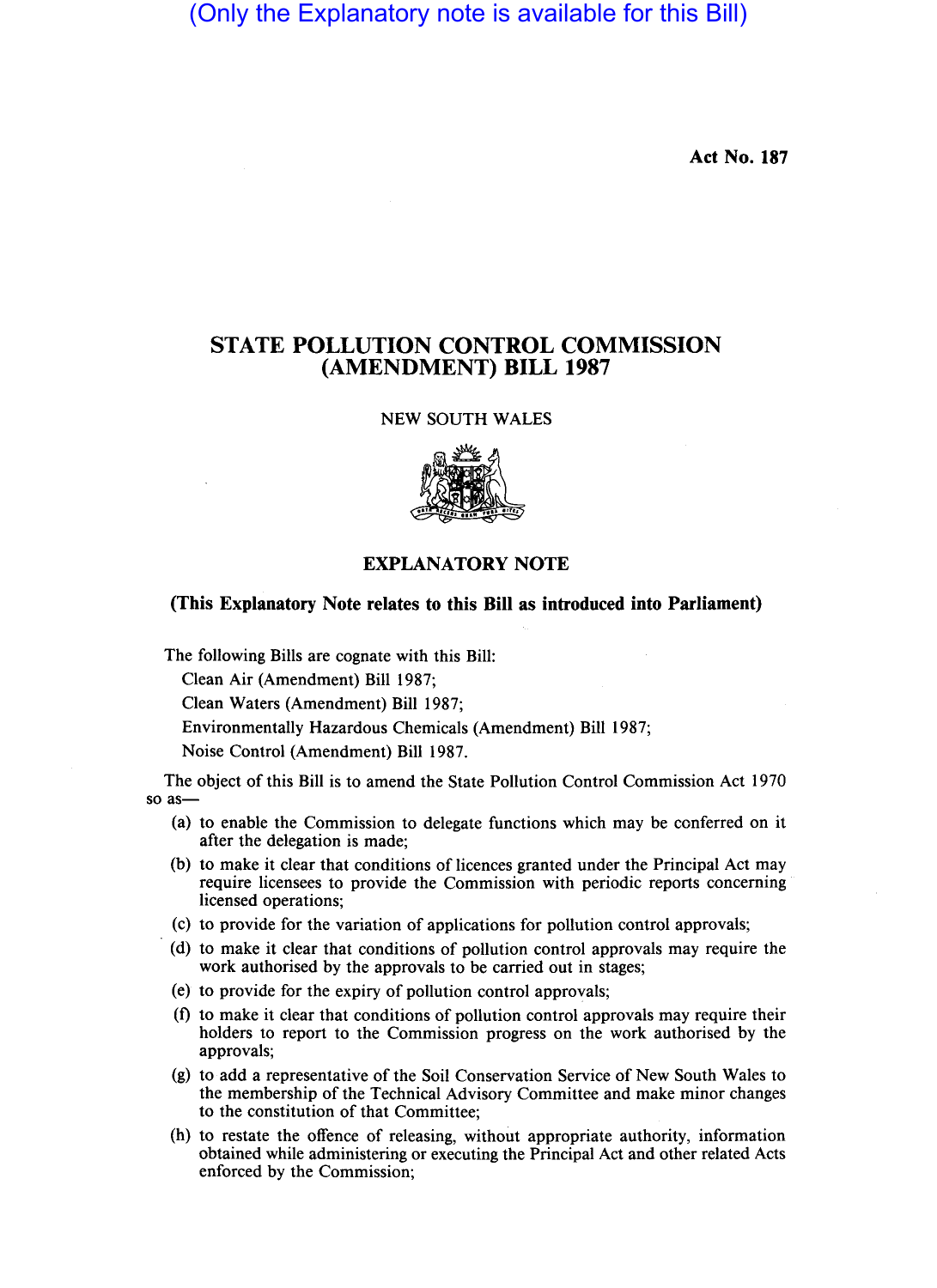## *State Pollution Control Commission (Amendment) 1987*

- (i) to restate and expand the evidentiary provisions of the Principal Act and to extend those provisions to those related Acts;
- (j) to provide that, in certain circumstances, a person concerned in the management of a corporation is to be liable for offences committed by the corporation against the Principal Act and those related Acts; and
- (k) to enable offences against the Principal Act and those related Acts to be prosecuted in the name of the Commission.

The Bill also makes provisions of a saving and transitional nature.

Clause 1 specifies the short title of the proposed Act.

Clause 2 provides that the proposed Act will commence on a day or days to be proclaimed by the Governor-in-Council.

Clause 3 states that the State Pollution Control Commission Act 1970 is referred to as the Principal Act.

Clause 4 is a formal provision giving effect to the Schedule of amendments to the Principal Act.

Clause 5 is a formal provision giving effect to the Schedule of savings and transitional provisions.

Schedule 1 (I) amends section 5 (Interpretation) of the Principal Act so as to enable provisions of that Act to apply generally to other related Acts. A definition of the term "Pollution Control Acts" is inserted which means the Principal Act, Clean Air Act 1961, Clean Waters Act 1970, Environmentally Hazardous Chemicals Act 1985 and Noise Control Act 1975.

Schedule 1 (2) amends section 16 (Delegation) of the Principal Act so as to permit the Commission to delegate such powers, authorities, duties and functions as may be conferred or imposed on the Commission by future Acts.

Schedule 1 (3) substitutes section 17H of the Principal Act with a section (Conditions requiring monitoring by licensees) which enables the Commission to require a licensee to supply to it information about things which are required to be done by other conditions of the licence or relate to the operation or maintenance of the licensed premises, plant or equipment.

Schedule 1 (4) amends section 17J (Application for pollution control approval) of the Principal Act so as to allow the applicant, with the consent of the Commission, to vary an application for a pollution control approval.

Schedule 1 (5) (a) amends section 17K (Pollution control approvals) of the Principal Act so as to permit the Commission to require, by the conditions attached to a pollution control approval, that the work it authorises be carried out in stages the commencement of which is agreed to by the Commission.

Schedule 1 (5) (b) inserts proposed section  $17K$  (4A) into the Principal Act which provides that a pollution control approval expires 2 years (or, if the Commission agrees, 3 years) after it is granted, unless the work authorised by the approval has been substantially commenced within that period.

Schedule 1 (6) substitutes section 17L of the Principal Act with a section (Conditions requiring monitoring by holders of approvals) which enables the Commission to require the holder of a pollution control approval to supply to it information about things which are authorised to be done by, or required to be done by the conditions of, the approval.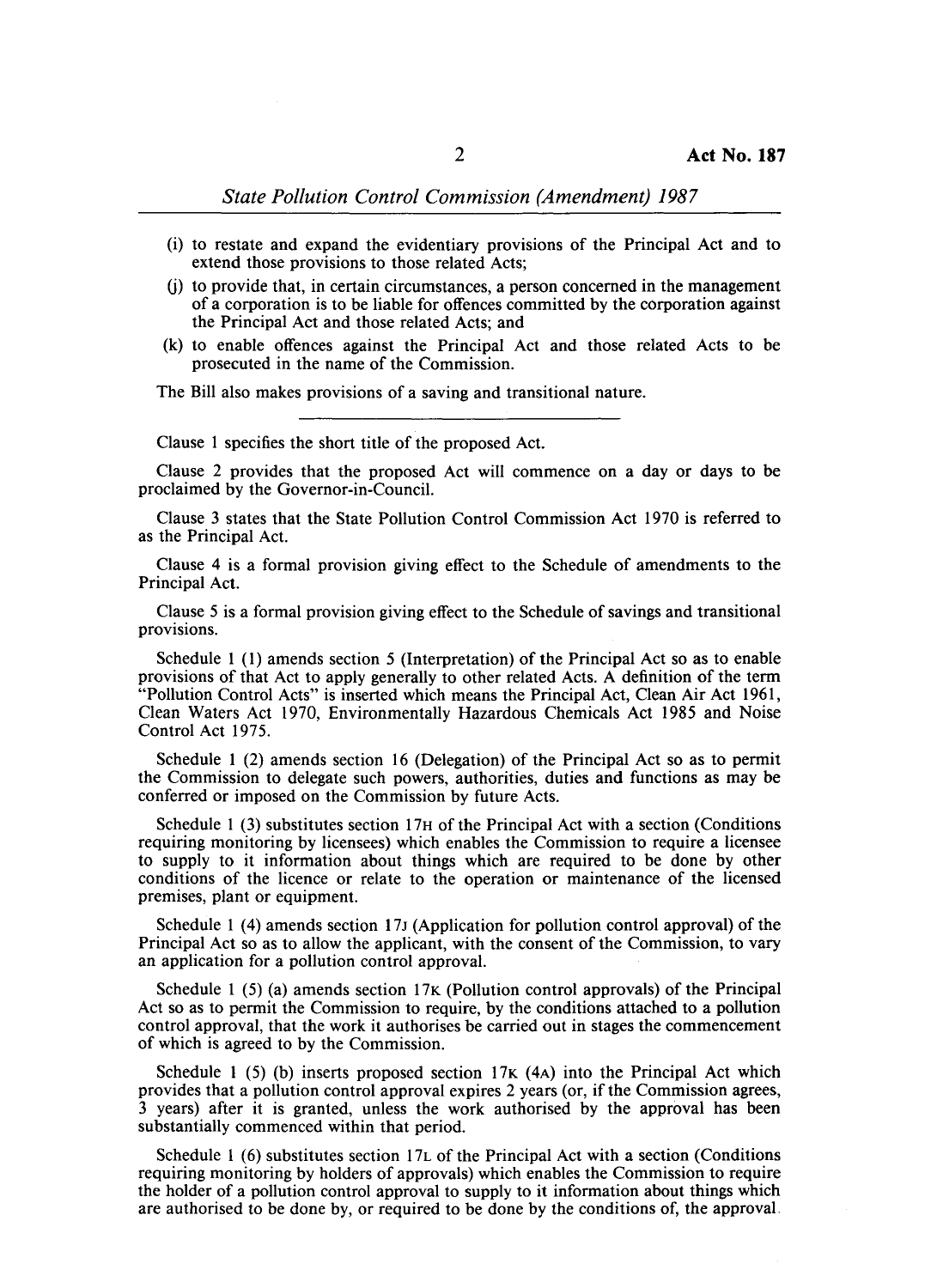Schedule 1 (7) inserts proposed Division 4 into Part IlIA (Licences and Approvals) of the Principal Act which proposed Division contains the following proposed sections:

- Section 170 (Request for further details about applications) which replaces and repeats the substance of former sections 17H and 17L of the Principal Act.
- Section 17p (Effect of false or misleading particulars supplied by licensees etc.) which provides that the holder of a licence or pollution control approval contravenes a condition of the licence or approval if particulars supplied under proposed section 17H or 17L are false or misleading in a material respect. Any such particulars may not be used in a prosecution of the holder except for a contravention created by the proposed section.

Schedule 1 (8) amends section 18 (Technical Advisory Committee) of the Principal Act so as to increase the membership of the Technical Advisory Committee to 18 by including a representative of the Soil Conservation Service of New South Wales. The section is also amended to permit the Director of the Commission to nominate an officer of the Commission to be a member of the Committee if the Director is absent and to provide that the Director or the member so nominated is to chair meetings of the Committee.

Schedule 1 (9) amends section 22 (Meetings of Technical Advisory Committee and other committees) of the Principal Act so as to provide 'that the Director or the Director's nominee is to form part of the quorum for a meeting of the Technical Advisory Committee.

Schedule 1 (10) inserts section 22A (Definitions) into Part V (General) of the Principal Act so as to apply the provisions of that Part which relate to licences to those granted under the Environmentally Hazardous Chemicals Act 1985.

Schedule 1 (11) substitutes section 26 of the Principal Act with a section (Disclosure of information) which modernises the restrictions placed on the disclosure of information obtained by officers of the Commission in enforcing the Pollution Control Acts. The proposed section is similar to section 44 of the Environmentally Hazardous Chemicals Act 1985 but also expressly permits the Commission to release information obtained under proposed sections 17H and 17L of the Principal Act and particulars of licences, pollution control approvals and certain notices given under the Pollution Control Acts.

Schedule 1 (12) and (13) amend section 27 (Proof of certain matters) and repeal section 27A of the Principal Act and replace the latter section with proposed sections 27A (Evidence of documents and certificate evidence) and 27B (Evidence of occupation of premises and ownership of equipment). The intention is to re-enact in the Principal Act evidentiary provisions for all of the Pollution Control Acts so as to avoid duplication and unnecessary minor variations. Additional provision has been made for certificate evidence of the results of analyses (proposed section  $27A(5)$ ), of the ownership of licensed equipment (proposed section  $27B(2)$ ) and of the classification of premises (proposed section  $27B(3)$ ).

Schedule 1 (14) inserts proposed sections 30B and 30c into the Principal Act. Of the proposed sections:

- Section 30B (Offences by corporations) provides that directors and persons concerned in the management of corporations may be prosecuted for offences against Pollution Control Acts committed by the corporations.
- Section 30c (Prosecutions in the name of the Commission) permits prosecutions for offences against the Pollution Control Acts to be brought in the name of the Commission.